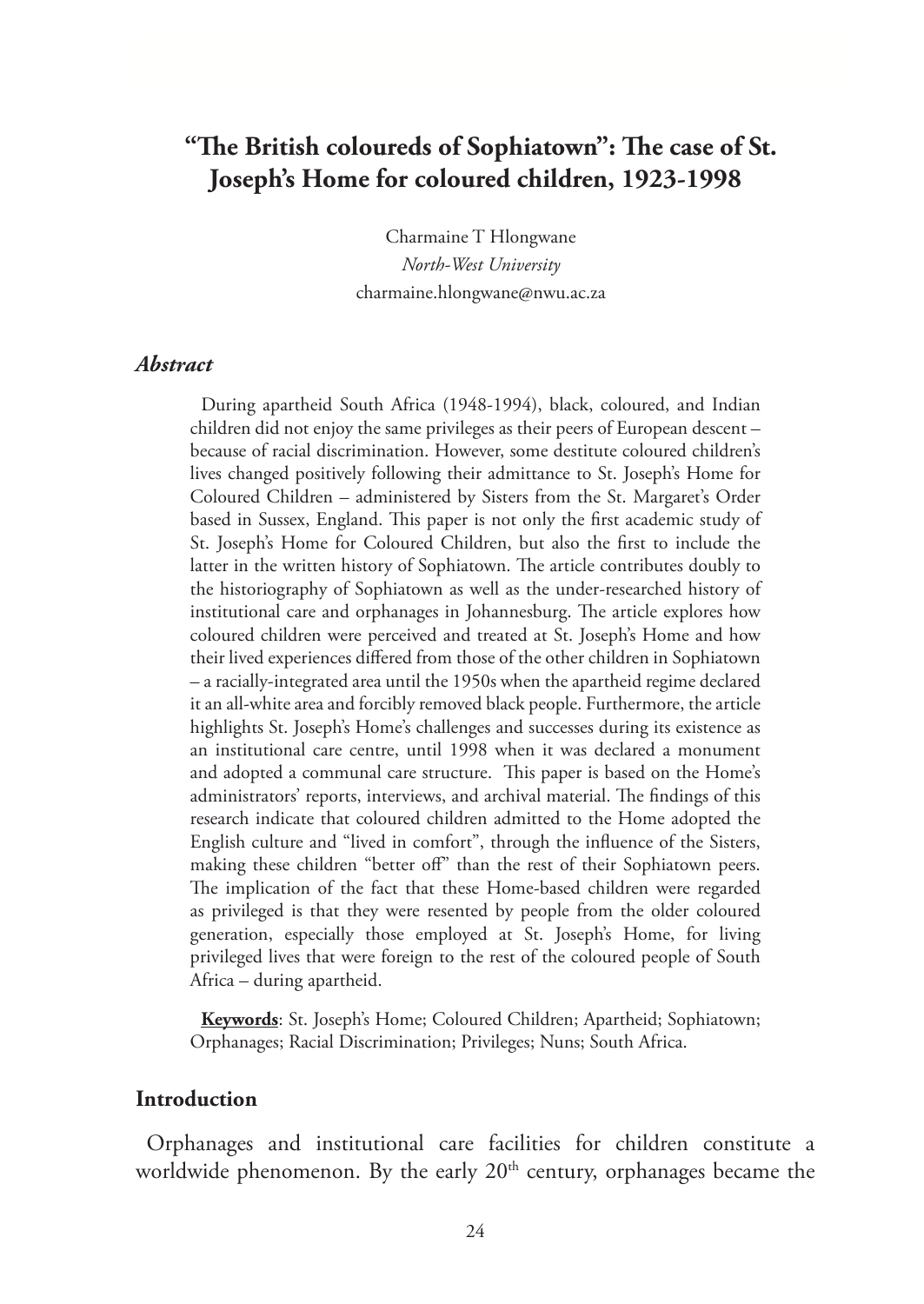most common form of care facilities for orphaned, abandoned, and needy children in most parts of the world.1 The primary reason for the establishment of orphanages was a philanthropic attempt to solve some of society's social problems concerning children's welfare.2 Many children in desperate need of care benefited from the compassion-inspired good deeds of institutional care centres.3 Institutional care became one of the most significant developments in the history of childcare – with the establishment of the voluntary or charitable service for the protection of children from neglect and abuse.<sup>4</sup> In other words, orphanages aimed to give a home to many orphaned, illegitimate, abandoned, and destitute children.

In Sophiatown, St. Joseph's Home for Coloured Children<sup>5</sup> was established in 1923 to serve the needs of destitute coloured children from across South Africa. The aim of this article is to show that coloured children in this Home lived in a different/better world, despite being part of an oppressed race. The article also endeavours to complicate the history of childhood in Sophiatown – by correcting the view of renowned historians, scholars and memoirists according to whom Sophiatown children were juvenile delinquents and a menace to society.<sup>6</sup> In this regard, the article aims to build upon the research already conducted on the youth of Sophiatown, to shed light on the group of children who have received little historical attention in the historiography of Sophiatown.

The Home contributed by relieving some of South Africa's coloured children from the deprivation and harmful circumstances that justified their committal. Indeed, all the children in the Home were admitted because of various reasons, some of which were more severe than others. Despite the seriousness of the problem faced by a child and his or her family, committal to the Home meant that the situation was beyond the family's control. Hence, the government deemed it necessary to remove the child from the perceived undesirable conditions. It can be argued that the children at the Home were better cared for and more privileged than the majority of children in Sophiatown. In fact, a considerable

<sup>1</sup> S Mintz, *Huck's Raft: A history of American childhood* (Cambridge MA, 2004), pp. 155-160.

<sup>2</sup> JB Ramey, "'I dream of them almost every night': Working class fathers in Pittsburgh, 1878-1929", *Journal of Family History*, 37(1), 2012, p. 39.

<sup>3</sup> G Brunet, "Children abandoned and taken back: Children, women and families in dire constraints in Lyon in the nineteenth century", *Journal of Family History*, 36(4), 2011, p. 429.

<sup>4</sup> G Brunet, "Children abandoned and taken back…," *Journal of Family History*, 36(4), 2011, p. 426.

<sup>5</sup> St. Joseph's Home for Coloured Children will also be referred to as the Home.

<sup>6</sup> C Glaser, *Bo-Tsotsi: The youth gangs of Soweto, 1935-1976* (Cape Town, David Philip, 2000), pp. 29-31; D Goodhew, *Respectability and resistance: A history of Sophiatown* (London, Praegar, 2004), p. 28; T Huddleston, *Naught for your comfort* (Johannesburg, Hardingham and Donaldson, 1956), p. 128; D Mattera, *Memory is the weapon* (Johannesburg, Ravan Press, 1987), p. 71-72.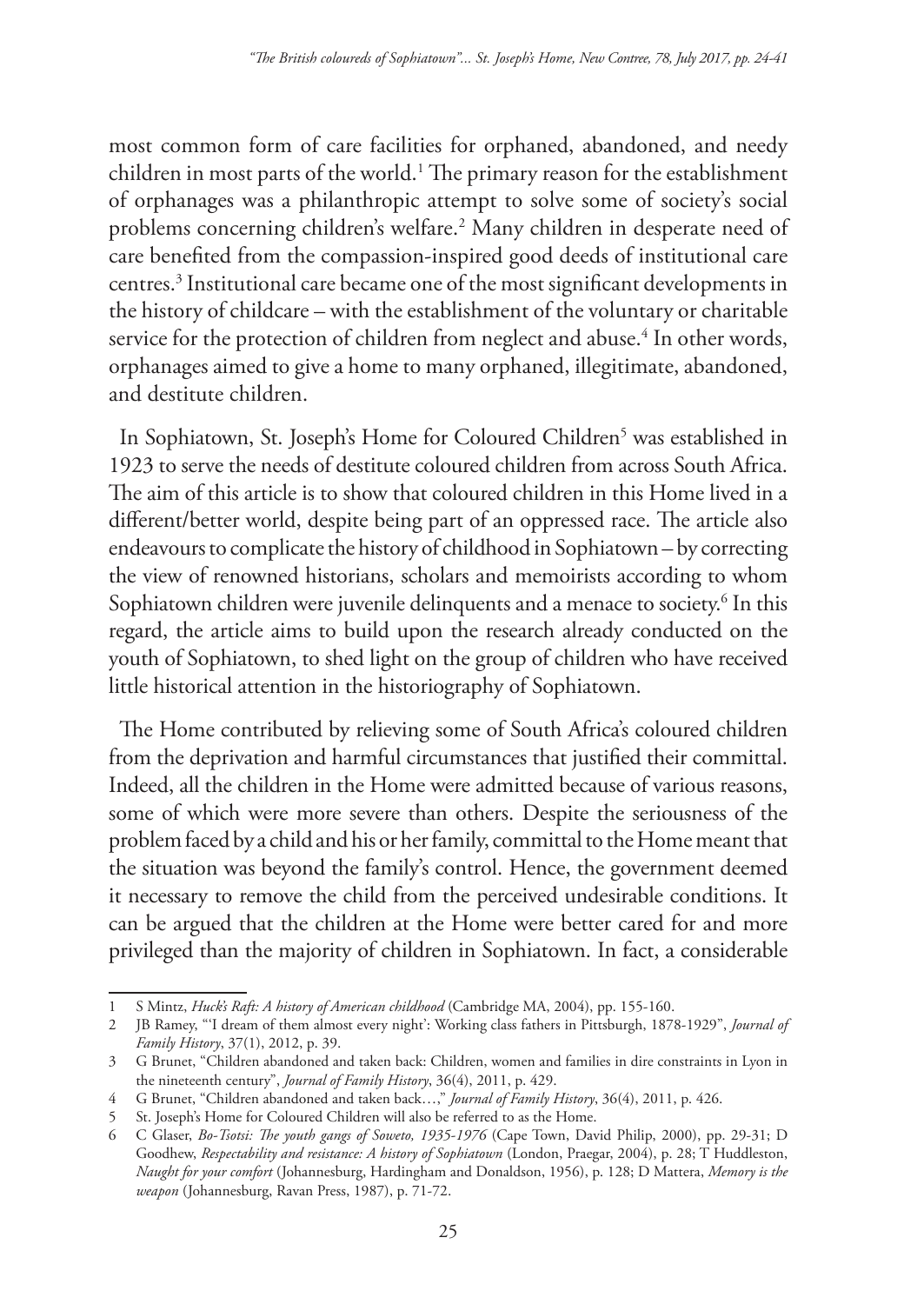number of Sophiatown children lived in abject poverty, because their parents were unemployed or worked menial jobs for long hours but were paid little. Often, they did not have enough money to supply the basic needs of their children, namely, decent clothes, food, and an appropriate living environment. Indeed, more than two families shared a room in most Sophiatown households.7 The inadequate number of schools in Sophiatown and the surrounding Western Areas, in the 1930s and late 1940s, accounted for the fact that a large number of children roamed the streets, instead of being in the classrooms.8 Huddleston stresses that children in Sophiatown lacked opportunities and recreational activities, as the government never invested in their wellbeing. Consequently, most Sophiatown young boys resorted to petty crime and became "*tsotsis* who lived by the knife and [were] hated and feared by the residents".9

Similarly, Glaser demonstrates that children in the Witwatersrand townships, in the 1930s and 1940s, were out of school and wondered the dusty streets. Since the children in the native townships of Johannesburg lacked opportunities, they usually engaged in such activities as crime and prostitution.10 Both Huddleston and Glaser identify the lack of educational opportunity<sup>11</sup> and the absence of parental control<sup>12</sup> as the primary sources of township children's dishonest and immoral behaviour. Glaser elaborates that children became unruly because their parents were always absent during the day, since they had to work to reduce poverty in their families. However, it resulted in their children's lack of discipline.13 Seemingly, juvenile delinquency could be curbed or eradicated by improving Africans' standard of living. In fact, delinquency was low in families with good wages, a stable family life, decent housing, and regular school attendance.<sup>14</sup> Unfortunately, not many Africans in townships had such privileges. The majority of African families were poor. Huddleston observes that "the average number of children in a family is anything between four and seven. Quite often it is more. So, clearly if they are to be fed and clothed, it is necessary for both parents to go out to work".15 The fact that most parents were away during the day promoted delinquency and unruly behaviour among most of the township children.

<sup>7</sup> WB Modisane, *Blame me on history* (Harmondsworth, Penguin, 1986), p. 57.

<sup>8</sup> D Goodhew, *Respectability and resistance...*, pp. 44-48.

<sup>9</sup> T Huddleston, *Naught for your comfort...*, p. 86.

<sup>10</sup> C Glaser, *Bo-Tsotsi: The youth gangs of Soweto...*, p. 22.

<sup>11</sup> T Huddleston, *Naught for your comfort*…, p. 84.

<sup>12</sup> C Glaser, *Bo-Tsotsi: The youth gangs of Soweto...*, p.25.

<sup>13</sup> C Glaser, *Bo-Tsotsi: The youth gangs of Soweto...*, p. 26.

<sup>14</sup> C Glaser, *Bo-Tsotsi: The youth gangs of Soweto...*, p. 25.

<sup>15</sup> T Huddleston, *Naught for your comfort*…, p. 89.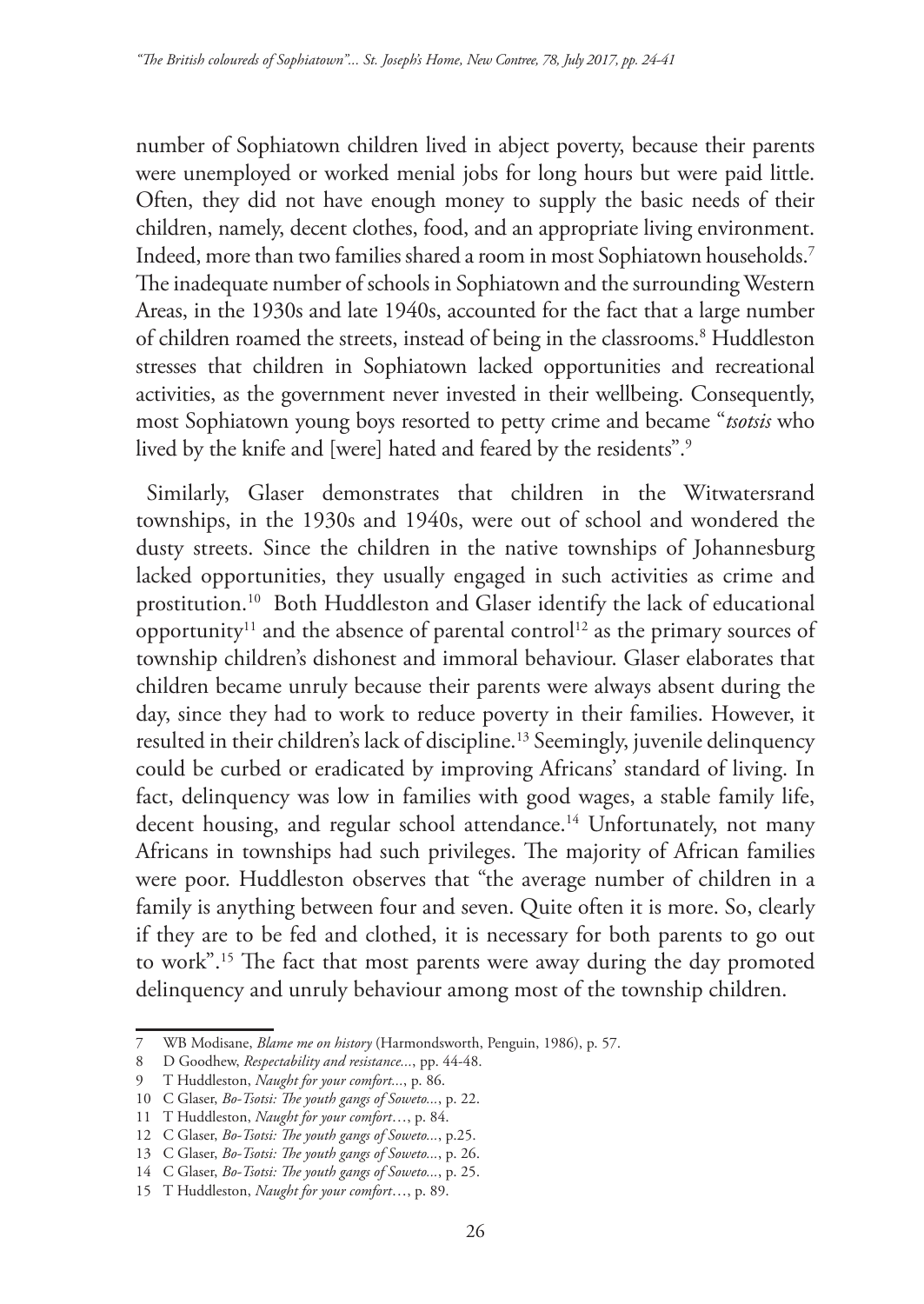#### **The establishment of St. Joseph's Home**

The majority of children in Sophiatown lived in appalling conditions characterised by poverty and lack of opportunities. Most of those children were out of school and roamed the streets. A handful of them became petty criminals who preyed upon unsuspecting residents.<sup>16</sup> In the very same Sophiatown existed a world that differed from the one that local children were used to. This unsuspected world gave hope and opportunities to children placed in its care. Marie, Eva, Caroline, and Ruth<sup>17</sup> are part of the 808 children who lived a privileged life in Sophiatown between 1923 and 1998, after a former life of destitution. Indeed, though most of these children were orphans, they received a degree of care and love that was foreign to most Sophiatown children who lived with both parents. They attended school, had shelter, food, and decent clothes. The story of St. Joseph's Home's children shows that while the majority of children lived in poverty, a number of coloured children were privileged and hardly experienced poverty in their childhood.

Coloured men who lost their lives in the First World War inspired the establishment of the Home.18 According to the quartermaster of the Coloured Corps, Captain I.D. Difford, South African "men of exceptionally good character", between the age of twenty and thirty, were called to join Britain in the fight against the German Nazi.<sup>19</sup> Cape Town took the lead and thus expressed coloured men's desire to serve in the war. Indeed, at the outbreak of the war, the response of the coloured community to military service was positive.20 This gave coloured men the majority in the Corps also known as the "British Boys". Members of this Corps were regarded as the bravest non-European soldiers who were very loyal to their country.<sup>21</sup> To honour the Cape Corps for the support provided to South Africa and the British Empire,

<sup>16</sup> DM Hart & GH Pirie, "Sight and soul of Sophiatown", *Geographical Review,* 74(1), 1984, pp. 39-40; U Harnnez, "Sophiatown: The view from afar", *Journal of Southern African Studies,* 20(2), 1984, p. 189; D Goodhew, "The People's-Police-Force: Communal Policing Forum in the western areas of Johannesburg c. 1930-1962", *Journal of Southern African Studies,* 19(3), 1993, pp. 449-451.

<sup>17</sup> These are the five ex-residents of the Home who provided their oral histories in this research. It is important to note that the Home's main characters were girls because boys were only admitted into the Home until they were nine years old. Therefore, the girl are the main actors in this history. Also, first names are used to protect the identities of the women and their decedents.

<sup>18</sup> Throughout this paper, the St Joseph's Home for Coloured children is sometimes referred to as the Home.

<sup>19</sup> Captain ID Difford, "The story of the Battalion Cape Corps, 1915 -1919" (University of Toronto Library, 1980, available at http://www.archive.org/stream/storyof1stbattal000diffuoft/storyof1stbatta1000diffuoft-djvu.txt, as accessed on 13 July 2013).

<sup>20</sup> I Gleeson, *The unknown force: Black indian and coloured soldiers through two world wars* (Cape Town, Ashanti Publishing, 1994), p. 51.

<sup>21</sup> I Gleeson, *The unknown force*..., p. 54.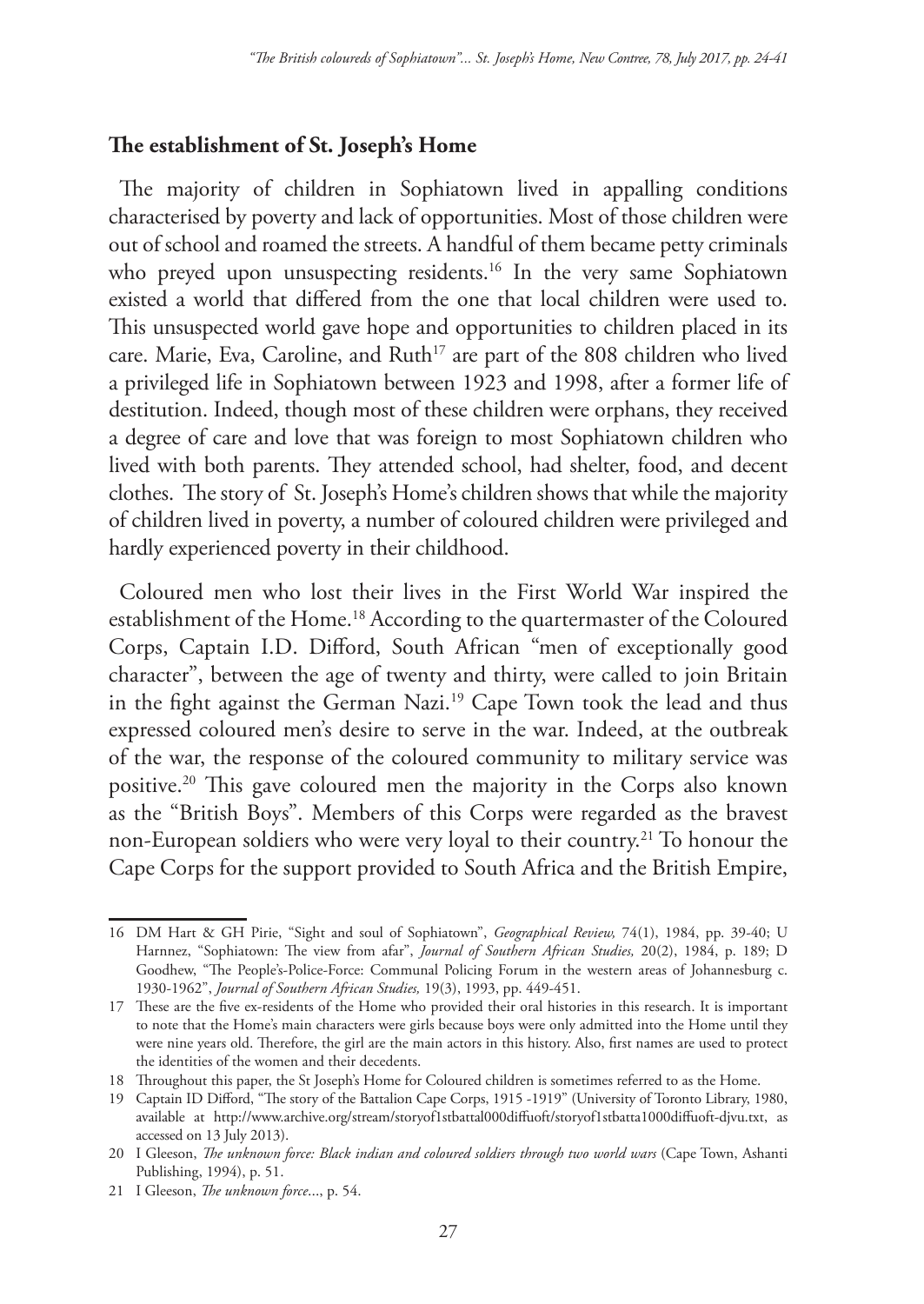in 1921, the Johannesburg Diocesan Council decided to build something useful, rather than erecting a mere monument.<sup>22</sup> The Diocese of Johannesburg decided that the Corps be greatly honoured and appreciated for its members' sacrifice and excellent effort in military service – regardless of their little pay of two thirds of what their white counterparts received.<sup>23</sup> Clearly, the nation was indebted to these men for the role they played in the war.

Plans to establish the Home were made as early as 1919, when a committee consisting of Canon GH Ridout, the Priest in-charge of St. Alban's Coloured Church in Ferreirastown, Mr Leo McBride, Mr Richard Feetham, Mr Sydney Jones, and Mr CW Kearns convened to establish an orphanage primarily serving the children of fallen members of the Cape Corps. The piece of land donated by an anonymous philanthropist was ideal for the establishment of the Home because, at the time, Sophiatown was a freehold township that accommodated people of all races.<sup>24</sup> It was thus the perfect setting for a harmonious coexistence between coloured children, their white caregivers, as well as the coloured and black staff of the Home.

The committee further decided that when the late soldiers' orphans had grown up, the Home would be open to all needy coloured children from all over South Africa.25 The Home would be under the control of the Church of the Province of South Africa or Church of England.<sup>26</sup> The Home was named after Saint Joseph whom the Gospels portray as a man of principle who had accepted his God-given responsibility with humility.<sup>27</sup> Furthermore, the Home was to be recognised by the state and be registered under the Welfare Act No. W.O 2584.28 In line with the Home's Constitution which clearly stated that funds were to be collected throughout South Africa<sup>29</sup>, the building of dormitories and the upkeep of the Home were done with funds collected nationally.

During the period of the building of the Home, very few recognised orphanages and institutional care centres for destitute children existed in Johannesburg. Orphanages available in apartheid South Africa followed

<sup>22</sup> University of the Witwatersrand Historical Papers, Johannesburg (WHP), AB2896, St. Joseph's Home A1.6, St. Joseph's Home: A report by the Ecumenical Research Unit, 23 June 1974, p. 1.

<sup>23</sup> WHP, A1.6, Miscellaneous reports, 1937-1993, St. Joseph's Home: A report by the Ecumenical Research Unit, p. 2.

<sup>24</sup> WHP, AB2896, St. Joseph's Home, A1.1, Inspection report, 1937, p. 1.

<sup>25</sup> WHP, AB2896, St. Joseph's Home, A1.4, St. Joseph's Jubilee 1923-1973, p. 4.

<sup>26</sup> WHP, AB2896, St. Joseph's Home, A1.1, Constitution, 22 October 1985, p. 1.

<sup>27</sup> WHP, AB2896, St. Joseph's Home, A1.2, St. Joseph's Home: Past-Present-Future, 31 March 1964, p.1.

<sup>28</sup> WHP, AB2896, St. Joseph's Home, A1.1, Inspection report, p. 3.

<sup>29</sup> WHP, AB2896, St. Joseph's Home, A1.1, Inspection report, p. 3.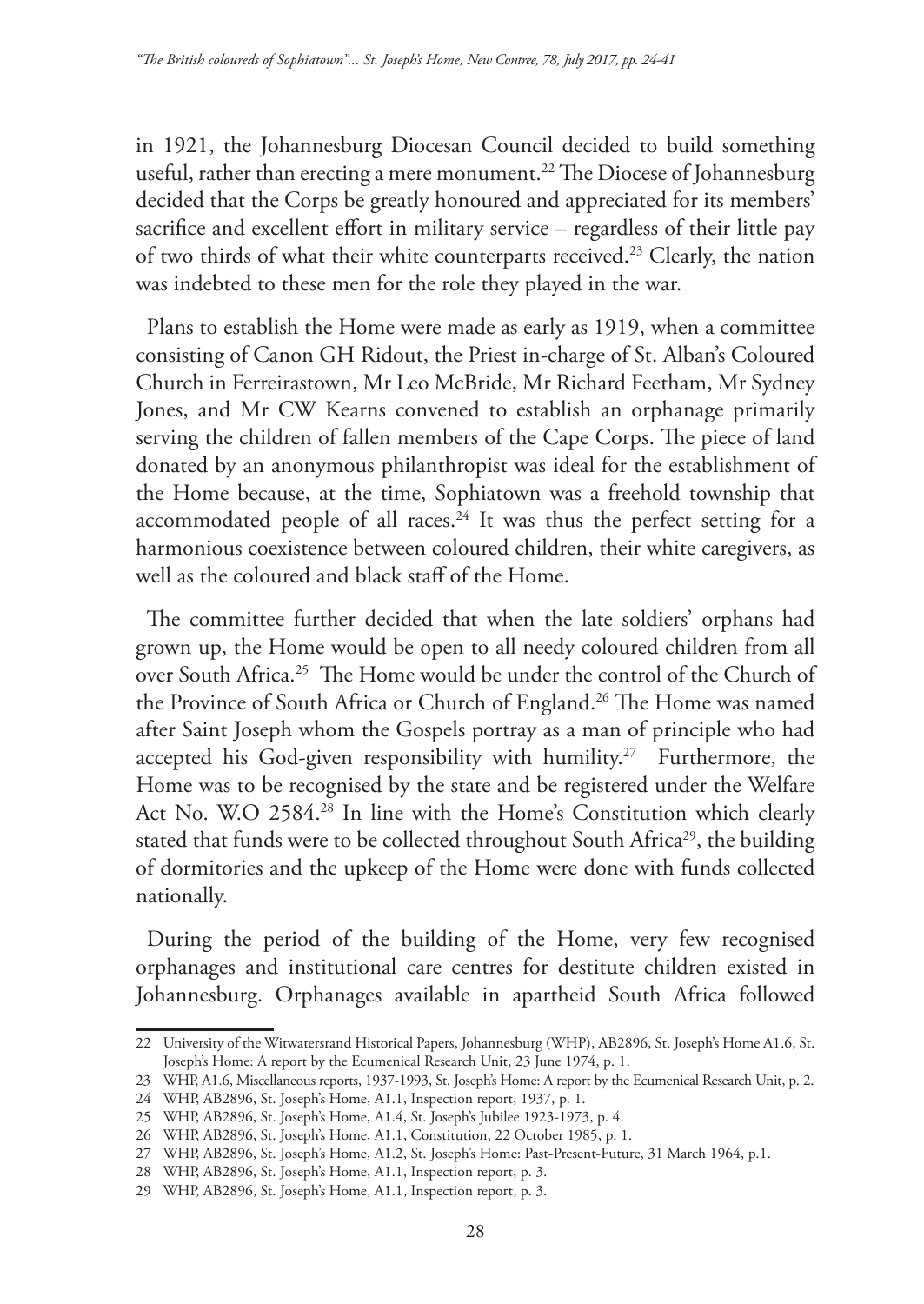different regulations determined by the religious background of the founders and a child's race. The Arcadia-South African Jewish Orphanage established in 1906 is a good example of the influence of race and religion on admission. The ARC, as it was commonly known, only admitted white Jewish children. This orphanage went to the extent of committing children from Russia and Ukraine, as long as they were Jewish, but excluded needy non-Jewish white South African children.30 Similarly, the Abraham Kriel *Kinderhuis* (Children's Home) in Langlaagte, which was founded after the South African War in 1902 by the *Nedehuits Hervormde Kerk* (NHK, the Dutch Reformed Church in the Transvaal), cared for this war's orphans. The Abraham Kriel Children's Home restricted its admission to white orphans and destitute Afrikaner children.<sup>31</sup> Meanwhile, Johannesburg-based institutional care centres for destitute black children were very limited in the early 20<sup>th</sup> century. The Orlando Children's Home – which was the only black children's home in Soweto in the 1940s – provided welfare for black orphaned, needy, and destitute children. It was founded by a philanthropist named Maggie Nkwe. Although it was not aligned to a particular church, this children's home depended on local churches and well-wishers for donations.32

St Joseph's Home had three main aims – with their related objectives. The first was to undertake the maintenance, supervision, and education of the Cape coloured children of all Christian denominations – any Muslim children had to convert to Christianity<sup>33</sup>. The second aim was to provide the Home-based children with specialised training, to enable them to earn their own livelihood, become useful citizens and, generally, promote their physical wellbeing. The third aim was to render services in the towns and districts of Johannesburg and Pretoria – although the Home also received children committed through various welfare organisations and courts from any part of South Africa.<sup>34</sup> The vision of the Home was "To cater for the physical, spiritual, emotional, social and educational needs of children in an attempt to encourage their development and to assist them to become responsible members of society".35 The Home managed, as far as possible, to cater for the children according to its vision statement, providing the admitted coloured

<sup>30</sup> DS Sandler, *ARC 100 years of memories: Arcadia-South African Jewish Orphanage, 1906-2006* (Cape Town, 2006), p. 3.

<sup>31</sup> AP Smith, *Die Abraham Kriel-Kinderhuis vier Jubelfees, 1902-1952* (Langlaagte, 1952), pp. 17-18.

<sup>32</sup> C Maunder, *The little sparrows of Soweto* (Johannesburg, 1986), p. 27.

<sup>33</sup> All children committed into the Home, regardless of their Christian sect had to adopt the Church of England religious practices.

<sup>34</sup> WHP, AB2896, St. Joseph's Home, A1.3, Certificate of Registration, 23 August 1963.

<sup>35</sup> WHP, AB2896, St. Joseph's Home, A1.1, Constitution, 22 October 1985.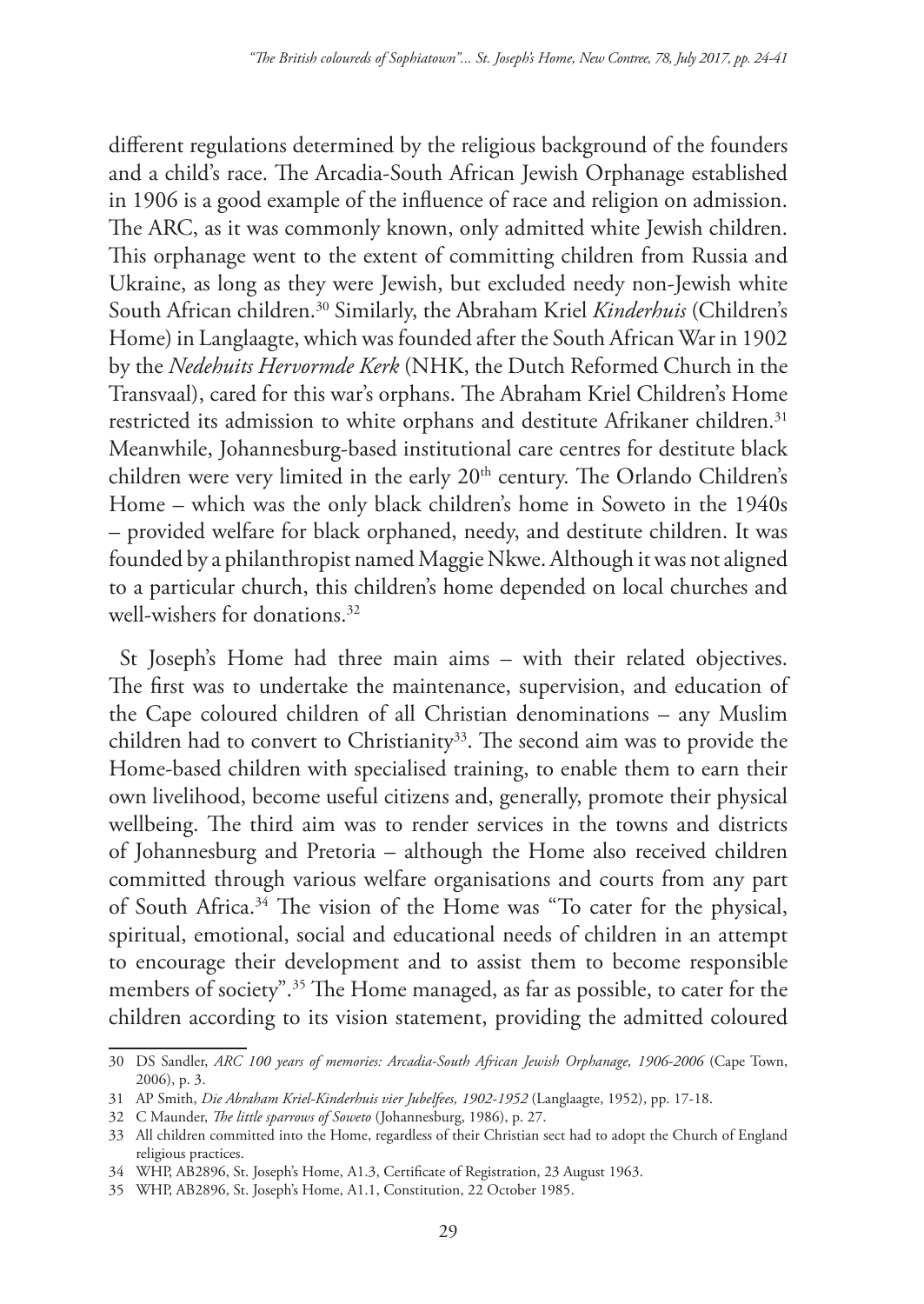children with a decent and healthy lifestyle that was impossible to achieve in their family homes.

### **The Sisters of the Society of St. Margaret's Order**

It is important to acknowledge the people who work hard to maintain the Home's high standards. The people, who played a significant role in the making of St. Joseph's Home are the Sisters of the Society of St. Margaret's Order, from East Grinstead in Sussex, England. This society was founded in 1884 by JM Neale, in East Grinstead, as an order to nurse the local poor. The Order began its overseas activities in 1873.36 In this regard, Mother Madeleine, Superior General of St. Margaret's, sent the abovementioned Sisters to Sophiatown, to administer the newly established Home.<sup>37</sup> The St. Margaret's Sisters' mission at St. Joseph's Home was to run its daily activities. The priest-in-charge, GH Ridout, expressed his gratitude to Mother Madeleine for sending the Sisters and praised them for their dedication and professionalism, as he believed that the Home was in good hands.<sup>38</sup>

The Sisters were originally in charge of St. Mary's Orphanage in Rosettenville, since its establishment in 1902. It was believed that St. Joseph's Home would benefit from their experience.<sup>39</sup> The Sisters had started their work among coloureds at the St. Alban's Parish in Ferrierastown, briefly before joining St. Mary's Orphanage.<sup>40</sup> The Sisters' experience gained through their work in Ferreiratown and in a coloured township was going to make their mission at St. Joseph's Home easier.

On 4 September 1923, the Sisters moved into St. Joseph's Home, to commence their work of running it and taking care of the children's needs. In this regard, a diary entry reads, "We moved into St. Joseph's Home. Sister Madeleine and Sister Olivia arrived about 10.a.m. The first wagon of furniture arrived soon after 11.a.m".<sup>41</sup> This diary entry shows that the Sisters were ready to start their work that span from 1923 to 1978 – when they returned to England in protest against apartheid. Indeed, the apartheid government disapproved of these white Sisters' mission of taking care of coloured children

<sup>36</sup> *UCL Bloomsbury Project* (available on http://www.ucl.ac.uk/bloomsbury-project/institutions/east\_grinstead\_ nuns.htm, as accessed on 3 February 2013).

<sup>37</sup> WHP, AB2896, St. Joseph's Home, A1.5, Annual report, St. Joseph's Home, 31 December 1939, p. 2.

<sup>38</sup> WHP, AB2896, St. Joseph's Home, A1.4, Minute Minutes, 30 September 1923.

<sup>39</sup> WHP, AB2896, St. Joseph's Home, A1.4, St. Joseph's Jubilee 1923-1973, 5.

<sup>40</sup> WHP, AB2896, St. Joseph's Home, A2.5, A report by Ecumenical Research Unit, 1979, p.2.

<sup>41</sup> WHP, AB2896, St. Joseph's Home, A1.2, Diary 1922-1928, 4 September 1923.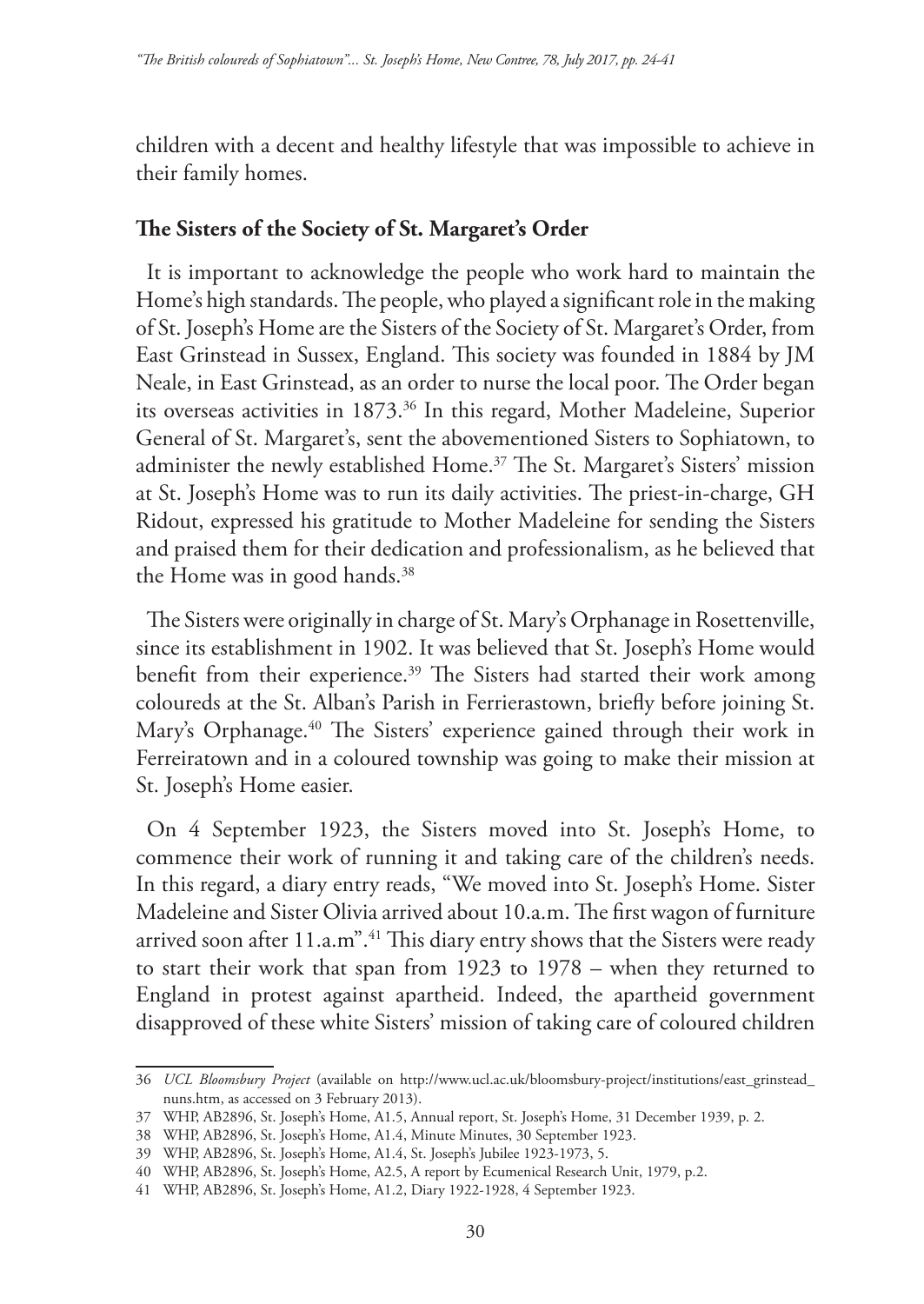in the new all-white suburb of Triomf.<sup>42</sup> Consequently, lay staff administered the Home between 1979 and 1998.

# **Children admitted to St Joseph's Home**

In South Africa, orphanages and institutional care centres are mainly established in urban areas. This is because of the prevalence of cases where urban families are unable to provide for their children, deaths or serious illnesses affecting mothers or both parents, illegitimacy, violence, drug use, and negligence.<sup>43</sup> Nevertheless, poverty is the primary cause of the institutionalisation of children.44 In other words, children who are from impoverished backgrounds are essentially perceived as in great need of care, because their family situations are unconducive to their growth and development. Traditionally, orphanages and institutional care centres targeted children whose parents were deceased or poor.<sup>45</sup> For example, the South African Jewish Orphanage – one of the oldest orphanages in Johannesburg, established in 1906 – committed children on the abovementioned grounds – which also applied to St Joseph's Home and many other orphanages.<sup>46</sup>

It is important to note that St Joseph's Home for Coloured Children was not classified as an orphanage, even though establishing the Home for the orphans of the Cape Corps was the primary aim<sup>47</sup>. Thus, this Home became a haven of safety, love, and care for needy coloured children, namely, orphans, abandoned, illegitimate, rejected, and neglected children, as well as those who came from broken homes.48 Although most of the first children admitted were orphans, later in the years, the majority were children from broken and undesirable homes, as well as those whose parents were unable to care for them.<sup>49</sup>

On 16 September 1923, St. Joseph's Home opened its doors to its first two children, siblings Rachel and Francis Mary Christina Lawrence. The reason

<sup>42</sup> WHP, AB2896, St. Joseph's Home, A2.5, A report by Ecumenical Research Unit, 1 June 1979, p. 7. In the mid 1950s Sophiatown was abolished and was declared a white suburb. The land on which St. Joseph's Home was built survived the forced removals because it was on the area the apartheid government targeted.

<sup>43</sup> S Murray, J Murray, E Branigan & J Malone, *After the orphanage: Life beyond the children's home* (Sydney, University of South Wales Press, 2011), p. 7.

<sup>44</sup> K McCartney & D Philips, *Blackwell handbook of early childhood development* (Malden, Blackwell Publishers, 2006), p. 424.

<sup>45</sup> C Neff, "The role of Toronto Girls' Home, 1863-1910", *Journal of Family History,* 36(286), 2011, p. 286.

<sup>46</sup> DS Sandler, *Arc 100 years of memories...*, p. 3.

<sup>47</sup> WHP, AB2896, St. Joseph's Home, A1.4, St. Joseph's Jubilee 1923-1973, p. 4.

<sup>48</sup> See the children's different profiles; WHP, AB2896, St. Joseph's Home, A3.1, Details of Children Admitted 1923-1968.

<sup>49</sup> WHP, AB2896, St. Joseph's Home, A3.1, Details of Children Admitted 1923-1968.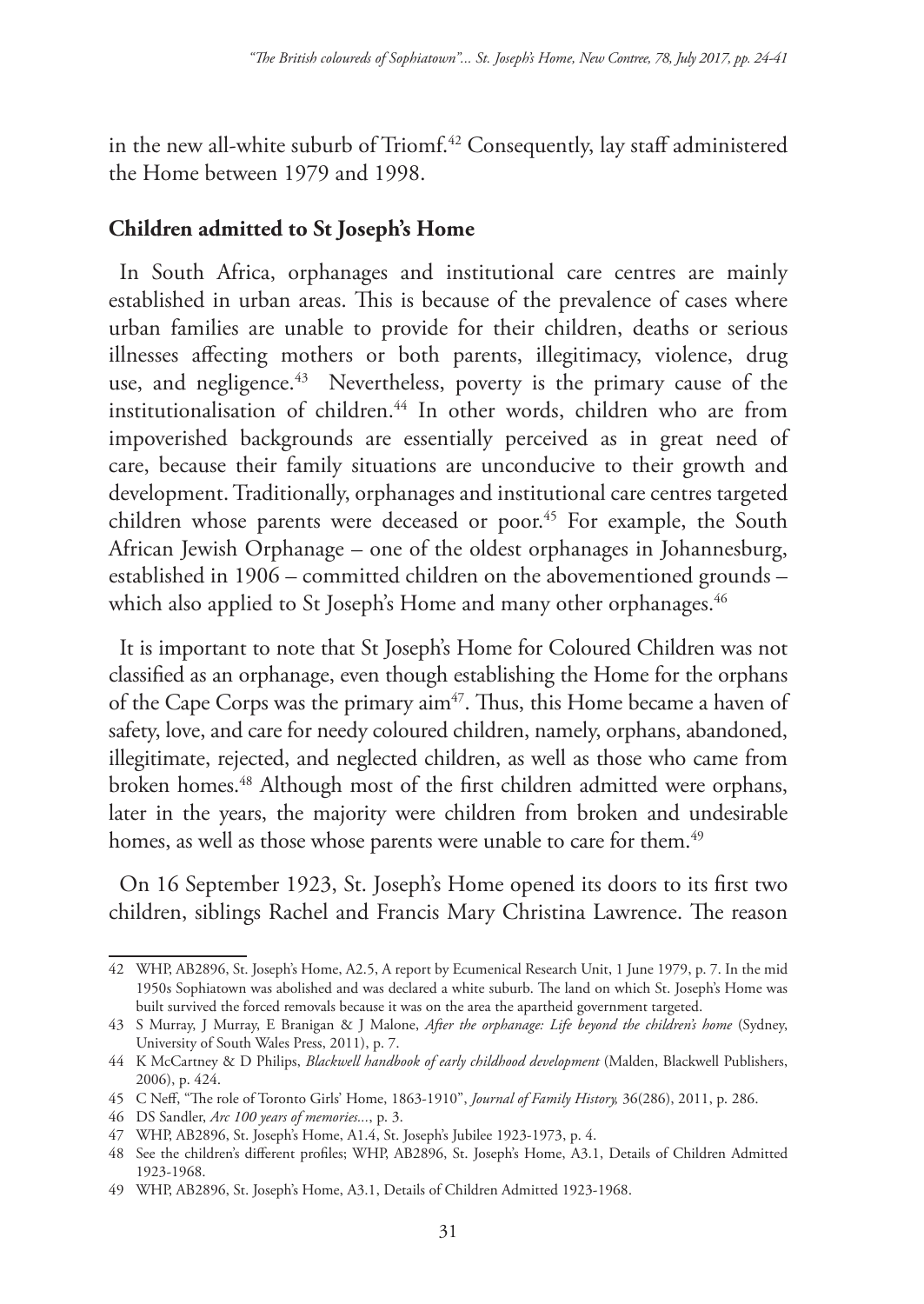for these girls' admission was their mother's inability to take care of them, since their father – Mr GJ Lawrence – deserted the family.<sup>50</sup> The admission of the Lawrence siblings was followed by that of a further 806 children who stayed at St. Joseph's Home for the next 75 years of its existence – until it was declared a National Monument in 1998.<sup>51</sup> However, the precise total number of children who stayed at the Home is unknown, because of a lack of accurate information. Indeed, the Home's Admissions Books of 1969 up until 1972 are unavailable, although other documents that contain children's admission information from 1973 to the late 1980s were accessed. A total of 479 children were admitted from 1973 to 1989, based on the Home's register.52 Yet, no information on the committal of children in the 1990s was available, although the Home released Annual reports until 1993.<sup>53</sup>

Image 1: Photograph of the children – taken in October 1923



Source: University of the Witwatersrand Historical Papers, Johannesburg, AB2896 St. Joseph's Home A10.

Most of the children were committed into St. Joseph's Home by the Magistrate Court – with the provision of a government grant of  $£1$  per month, per child. This amount increased annually.<sup>54</sup> The Home received some form of additional contribution from the parents or relatives of the

<sup>50</sup> WHP, AB2896, St. Joseph's Home, A3, Details of Children Admitted 1923-1968, pp. 1-2.

<sup>51</sup> The total number of children's names that were recorded in the admissions book from 1923 until 1968 was counted from WHP AB2896 St. Joseph's Home A3.1 Details of Children Admitted 1923-1968, 1972-1979, 1980-1989.

<sup>52</sup> WHP, AB2896, St. Joseph's Home, A3.4, Lists of committed children. This list is not dated. It contains a list of the committed children in the Home together with the years they were admitted.

<sup>53</sup> WHP, AB2896, St. Joseph's Home, A1.5, Annual reports and Statements of Accounts, 31 December 1993.

<sup>54</sup> WHP, AB2896, St. Joseph's Home, A3.1, Details of Children Admitted 1923-1968.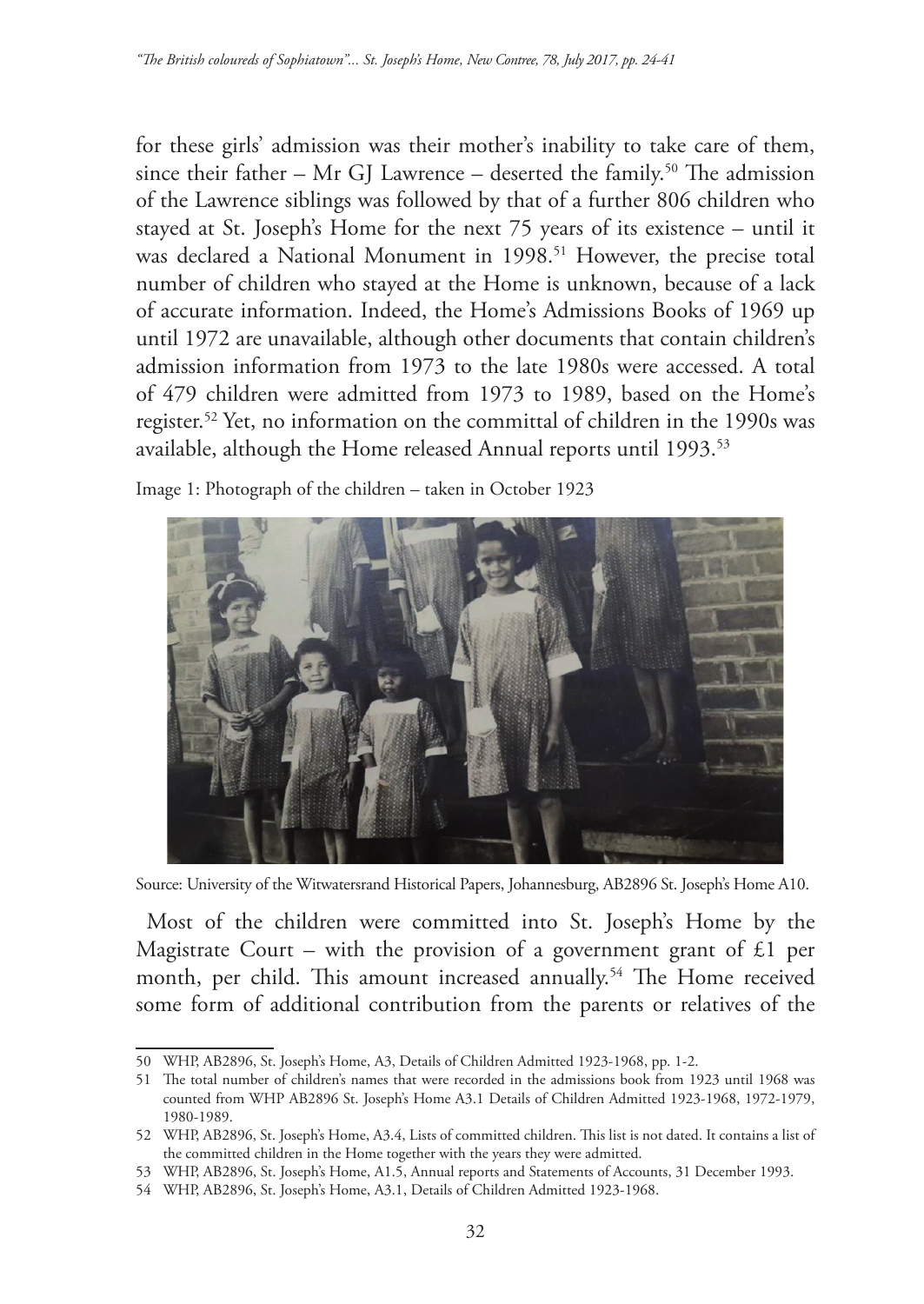committed children. Some employed mothers promised the Home an extra contribution, to help support their children financially. For example, Elize du Plessis' mother contributed £1 every month towards the upkeep of her daughter, from 1929-1936.<sup>55</sup>

In 1939, the number of children admitted into the Home increased, following the completion of a new building block. According to the Annual report of 1939, this year "will always remain the outstanding year in the history of St. Joseph's Home, for it saw the completion of the Girls' block".<sup>56</sup> The Committee realised the need to expand the Home, as there were many requests for the admission of more children from various magistrate courts.<sup>57</sup> As a result, the Committee raised money in the immediate community and around the Transvaal – through street collections, concerts organised by the Entertainment Committee. The "friends" of St. Joseph's Home also contributed money on a monthly basis.<sup>58</sup>

Over the years, the Home experienced major changes. Initially, St. Joseph's Home was established for coloured children of Cape Malay descent only. Nevertheless, children with African surnames started to appear in the records in the late 1940s. While the race of the father was sometimes unstated in illegitimate children's profiles, it can be assumed that the father was white or coloured, whereas the mother was black. Joyce Malambo, for instance, was illegitimate. Similarly, Daniel, Betty and Freda Mokoena who were admitted on 26 April 1949 were illegitimate children. Their mother Emma Mokoena was not married to their father Andrew Clarkson; hence, the children took the mother's surname.59 The most obvious reason that prevented these mothers from marrying their children's fathers was the Prohibition of Mixed Marriage Act.<sup>60</sup> This had a major effect on the children who were neither black nor white – as it was illegal for a parent to have a child of a different race. Thus, St. Joseph's Home was the only hope for some of these mixed-race children, regardless of whether they were of Cape Malay ancestry.

The majority of children committed into the Home were girls. It accepted children over 2 years old. Girls were allowed to stay in the Home until they

<sup>55</sup> WHP, AB2896, St. Joseph's Home, A3.1, Details of Children Admitted 1923-1968, p. 254.

<sup>56</sup> WHP, AB2896, St. Joseph's Home, A1.5, Annual reports and Statements of Accounts, 31 December 1939, p.1.

<sup>57</sup> WHP, AB2896, St. Joseph's Home, A1.4, Meeting Minutes 27 July 1927.

<sup>58</sup> WHP, AB2896, St. Joseph's Home, A1.5, Annual reports and Statements of Accounts, 31 December, 1939, p. 2.

<sup>59</sup> WHP, AB2896, St. Joseph's Home, A3.2, List of Committed children 1949, pp. 273-275.

<sup>60</sup> The Prohibition of Mixed Marriages Act, Act No 55 of 1949, was an apartheid law that banned marriages between people of different races.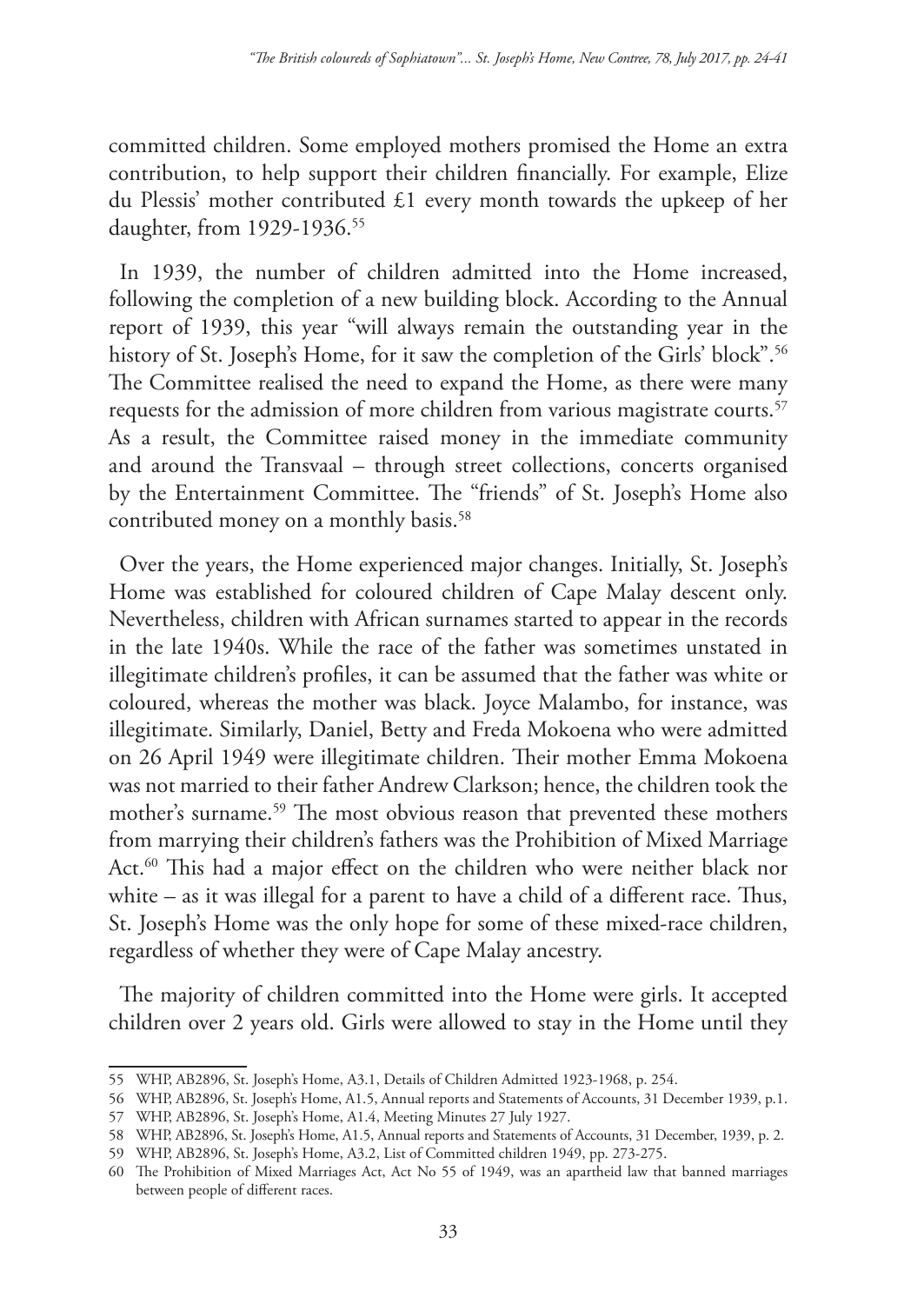were 18 years old, whereas boys were transferred to other institutions when they reached nine years old.<sup>61</sup> It suffices to stress that in the 1920s and late 1930s, no institutions providing for boys existed in either the Transvaal or the Orange Free State, although a few existed in Cape Town.<sup>62</sup> In most cases, boys who could not find alternative children's homes were returned to their families.63 It was only in 1965 that St. Nicolas Home for Boys was opened in Sophiatown – in reaction to the then Chaplain of St. Joseph's Home's, Rev GA French-Beytagh, plea that a home be provided for boys who could no longer stay at St. Joseph's Home.<sup>64</sup> Clearly, St. Nicolas Home was a relief to most young boys who had an alternative place of safety as soon as they left St. Joseph's Home, upon turning nine years old.

# **The British nuns as the "mothers" of the coloured children**<sup>65</sup>

Image 2: Photograph of the Sisters of St. Margaret Order who were caregivers at the Home



Source: University of the Witwatersrand Historical Papers, Johannesburg, AB2896 St. Joseph's Home A10.

Before 1978, Sisters Olive, Madeleine, Jessica, Ruth, Naomi and Rita were the permanent matrons of the Home, although a number of other Sisters regularly visited from England. These were the women the children considered

<sup>61</sup> WHP, AB2896, St. Joseph's Home, A1.1, Constitution, 22 October 1985, p. 7.

<sup>62</sup> WHP, AB2896, St. Joseph's Home, A1.4, St. Joseph's Jubilee, 1923-1973, p. 5.

<sup>63</sup> In the admissions books, when the child was taken out of the Home due to age limit or other reasons, the Sisters always updated the information by providing a date when the child left and where the child went to. Most of the children discharged were returned to their families.

<sup>64</sup> WHP, AB2896, St. Joseph's Home, 1.5, Annual report, 31 March 1964, p. 3.

<sup>65</sup> The Sisters of St Margaret's Order were often referred to as Nuns in some literature. In this paper, Nuns or Sisters is used when referring to them.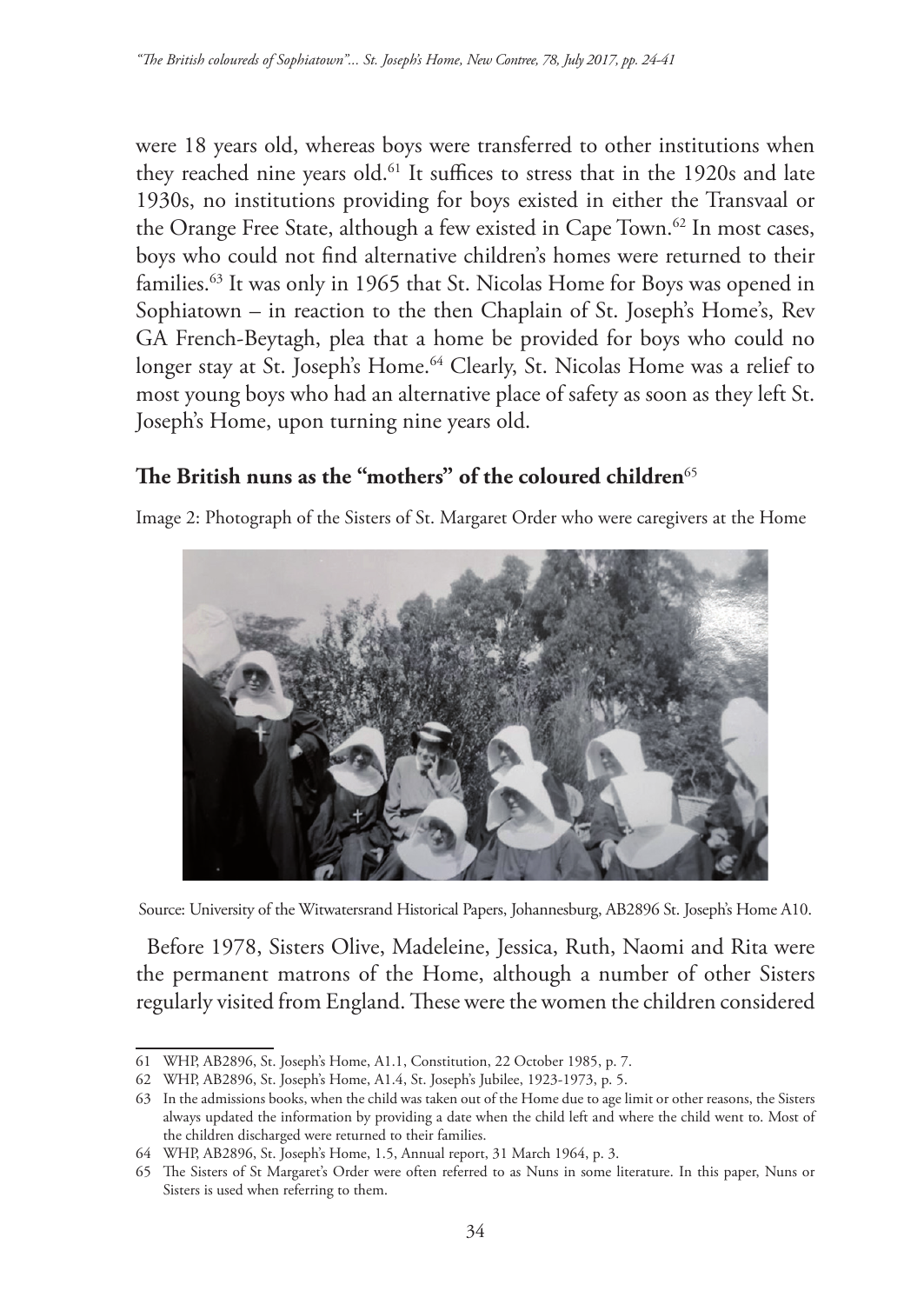as their mothers, since most of those children were committed at two years and left the Home when they turned 18 years. Although these nuns were servants of God and their lives were dedicated to prayer and bible devotion, they spent time with the children and took them out for spontaneous walks in the township. In this regard, Sister Rita wrote, "we took the children out for a long walk this afternoon and the weather was good. Mrs Walker was visiting and she joined us".<sup>66</sup> Taking walks with the Sisters was a norm at St. Joseph's Home. The later generation, Eva, Marie, sisters Ruth, Caroline and Edna indicated that one of the things they missed about St. Joseph's Home was walks to the township with Sister Rita. As they put it, "We would join Sister Rita and sometimes Sister Naomi in taking long walks in the township. When the people saw us passing they would say here are the English-coloureds!"67 The children were ironically known as the English-coloureds because they were coloured people who spoke English.

Apart from running the Home, the Sisters' primary calling was to serve God; they took turns to go to Mass every day and sacrificed their lives for the love of the children they took care of.<sup>68</sup> The 1976 Annual report notes that the Sisters lacked privacy and quiet time, because the Chapel was below the children's dormitories. As a result, every noise made by the children was heard when the Sisters were in devotion.<sup>69</sup> Furthermore, the report states that the "Sisters have to be accorded adequate time and physical conditions in which their interior life of prayer, Bible study, contemplation and a loving waiting upon God can be carried out".70 Though the Sisters reportedly lived under inadequate conditions, they still carried their duties diligently. The Sisters were clearly an asset to the Johannesburg Diocese, because of their contribution and positive role in the life and philosophy of the Diocese.

Technically, St. Joseph's Home's children had decent relationships with the Sisters and a good upbringing. Most of the ex-residents interviewed for this study seemed happy with the life they experienced under the care of the Sisters. As Eva put it, "life was a fairy tale at St. Joseph's Home, everything was too good to be true. We were loved, cared for protected in a very amazing way. We were very important. Little did we know that we were in for a surprise the moment we went to the outside world after spending so many years in

<sup>66</sup> WHP, AB2896, St. Joseph's Home, A1.2, Diary, 20 November 1923.

<sup>67</sup> Marie (Personal Collection), interview, C Hlongwane (Researcher), 12 July 2013.

<sup>68</sup> WHP, AB2896, St. Joseph's Home, A2.5, A report by Ecumenical Research Unit, 1976, p. 4.

<sup>69</sup> WHP, AB2896, St. Joseph's Home, A2.5…, p. 5.

<sup>70</sup> WHP, AB2896, St. Joseph's Home, A2.5…, p. 7.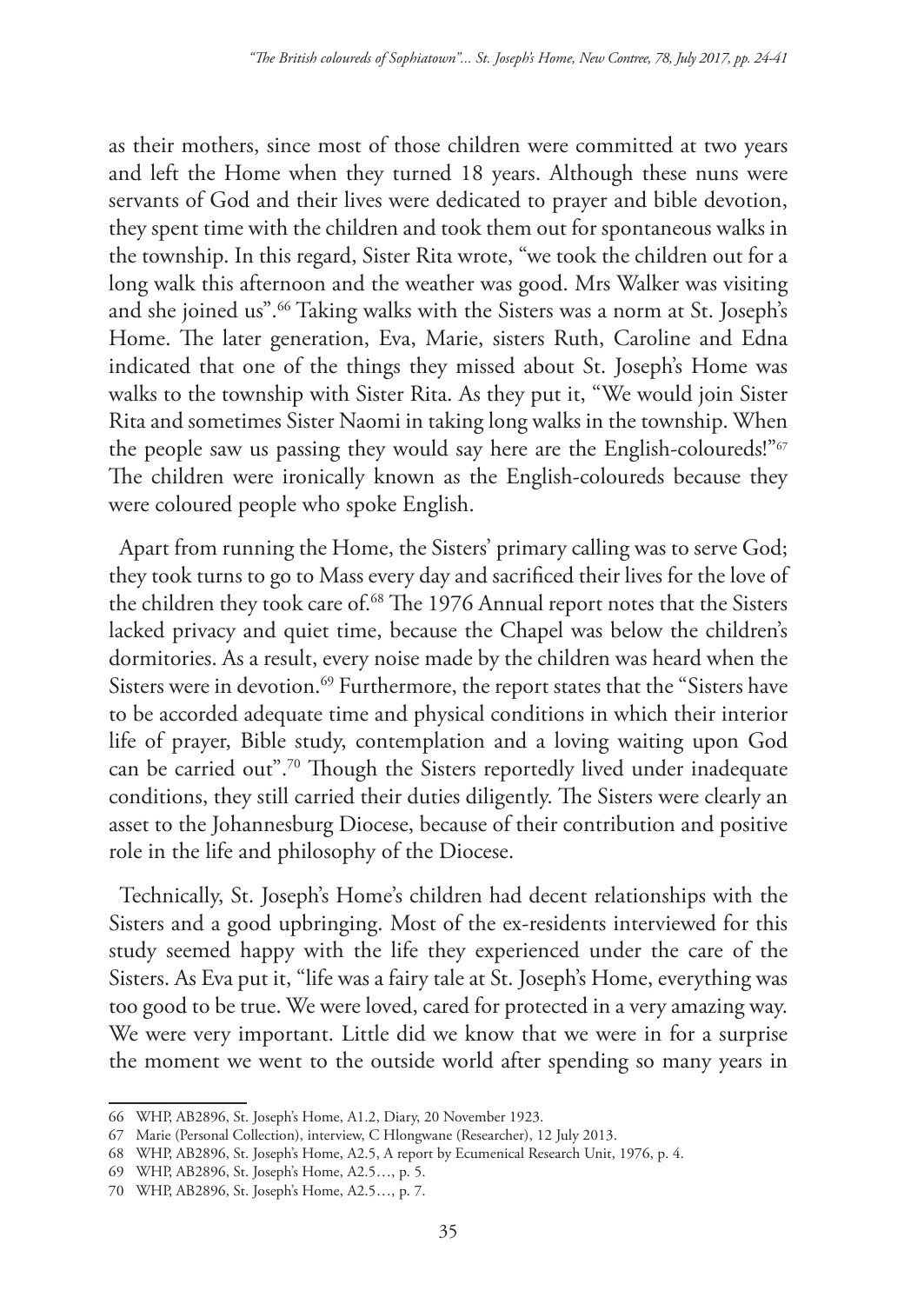the Home". After turning 18 years old, Eva was returned to her family in Kimberly, where she experienced a cultures-shock. She was not used to her relatives' lifestyle. She notes that "They drank and swore all day and it was a lot of us living in a small house". In addition, Eva was accused of snobbism when she spoke English and handled herself as she was taught in the Home.<sup>71</sup>

Marie not only agrees with Eva regarding the love and care received in the Home, but she adds that the Sisters had prepared the children well for the outside world by teaching them moral values, housekeeping, and love for one another.72 Likewise, Edna, Caroline and Ruth acknowledge that the Sisters played a significant role in their upbringing and credited the Sisters for the kind of people they became later in life.<sup>73</sup> Caroline claims that they are now responsible members of society because they were influenced positively by the Sisters.74

Although positive reports about the Sisters outweigh the negative ones, the relationship between the Sisters and some of the children was not perfect. Marie and Eva recall unfair treatment from Sister Naomi who favoured some children and detested others. For example, according to Eva, Sister Naomi preferred children with "lighter skin and silky hair" than those with "darker skin and kinkier hair. She always picked up lighter skinned girls to go with her to certain functions where the girls were needed to help for instance weddings and other gatherings".75 Consequently, darker children were segregated against. Thus, it could be argued that Sister Naomi had racist tendencies influenced by ignorant Eurocentric views of Africans as primitive.

### **The English influence on the coloured children**

St. Joseph's Home's children's life differed from that of their coloured peers in Sophiatown and the neighbouring townships. It can be argued that St. Joseph's Home's children were more privileged than any ordinary coloured child in his/her parents' household – during apartheid. Indeed, the Home's children received education, proper shelter, and meals, compared to other coloured or black children who lived in neighbouring townships. In this regard, Wendell Moore's article "Class D coloureds": The establishment of Noordgesig, 1931-

<sup>71</sup> Eva (Personal Collection), interview, C Hlongwane, 12 July 2013.

<sup>72</sup> Marie, interview, C Hlongwane, 12 July 2013.

<sup>73</sup> Edna (Personal Collection), interview, K Tselapedi (Researcher), 27 November 2011.

<sup>74</sup> Caroline (Personal Collection), interview, K Tselapedi, 27 November 2011.

<sup>75</sup> Eva, interview, C Hlongwane, 12 July 2013.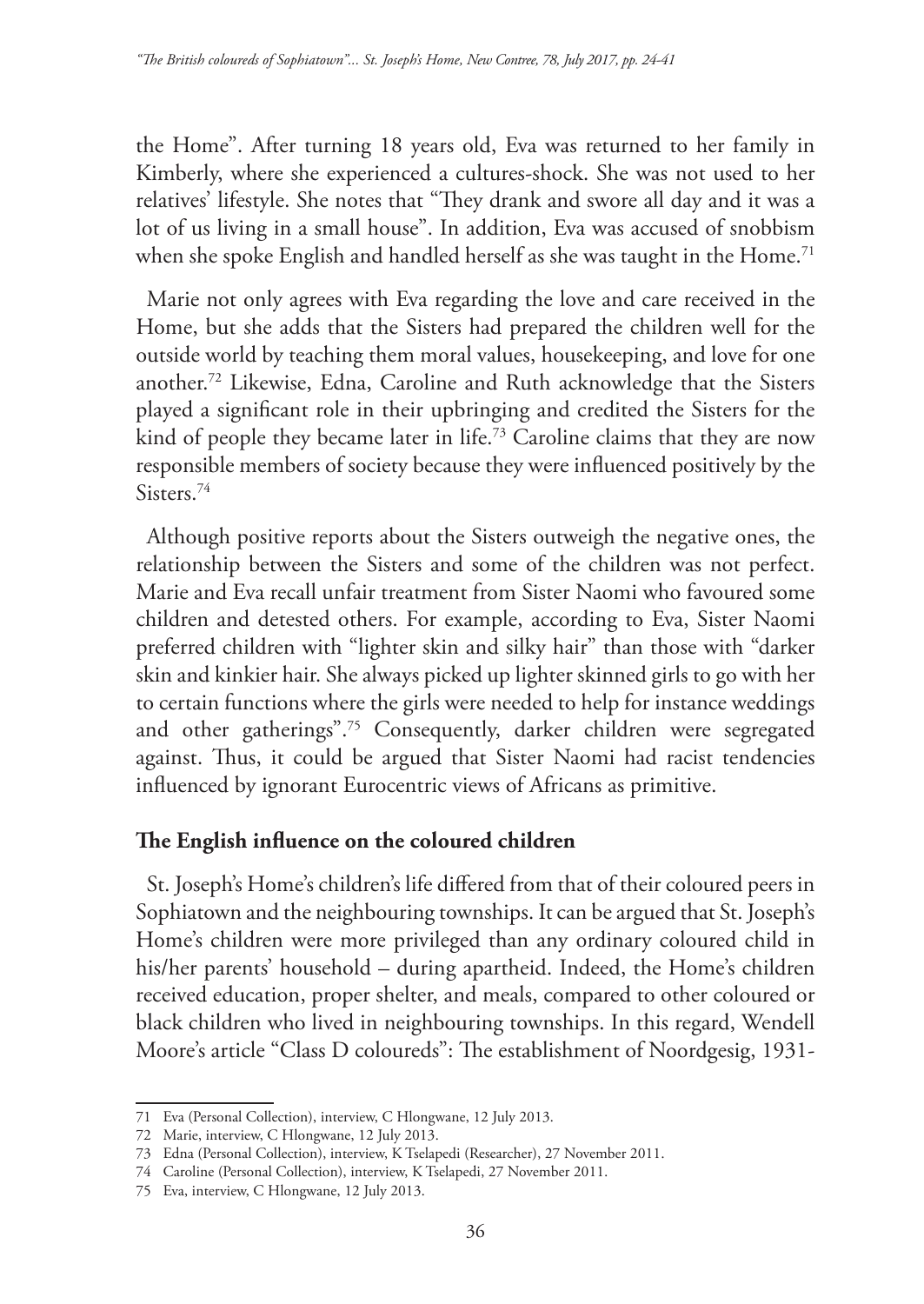1948" highlights the challenges that coloured families experienced, namely, living conditions characterised by poverty and overcrowding, as well as the lack of such services as electricity and sanitation.76 Clearly, St. Joseph's Home's children lived in a stable dwelling where they were well taken care of, regardless of their racial classification. This shielded the Home's children from other coloured people's challenges.

Although the Home's children lived "in comfort", they were envied and indirectly hated by the older generation of coloureds who worked in the Home. These staff members regarded the children as enjoying aspects of white society and culture that they were denied.<sup>77</sup> Indeed, the children lived in a typically European environment evocative of British society than the coloured one.78 As mentioned by Edna, these children were raised under the influence of the English culture, because their "mothers" were English. Edna continues, "we did not behave the way society expected us to behave, we were far from being typical coloured children in that we spoke differently and our general behaviour was not that of coloured children in a sense that we spoke British English and hardly any Afrikaans apart from the older children who were committed into the Home when they had already mastered the Afrikaans language".79 Marie agrees and stresses that the Sisters taught them to be ladies and, as a result, their behaviour "stood out at school and [in] the community".80

Furthermore, Eva explains that everything done in the Home was influenced by the "English culture",  $81$  from the music they listened to, the books read in the library (the children read Shakespeare and a lot of literature) and the food they ate. She emphasises that "We had English breakfast every morning and our suppers consisted of steamed vegetables".<sup>82</sup> Consequently, when the children left the Home, they were – culturally speaking – more English than coloureds. Yet, circumstances obliged them to be "typical" coloureds and adjust to these requirements was difficult.<sup>83</sup> Additionally, Eva states that society expected St. Joseph's Home's children to behave according to coloured people stereotypes

<sup>76</sup> W Moore, "Class D coloureds": The establishment of Noordgesig, 1939-1948", *New Contree,* 77(1), 2016, p. 15.

<sup>77</sup> WHP, AB2896, St. Joseph's Home, A2.5, A report by the Ecumenical Research Unit, 1976, p. 9.

<sup>78</sup> WHP, AB2896, St. Joseph's Home, A2.5, A report by the Ecumenical Research Unit, 1976, p. 10.

<sup>79</sup> Eva, interview, K Tselapedi, 27 November 2011.

<sup>80</sup> Marie, interview, C Hlongwane, 12 July 2013.

<sup>81</sup> Eva was referring to the cultural norms of England and the English people. The Home's children adopted those norms from the Sisters.

<sup>82</sup> Eva, interview, C Hlongwane, 12 July 2013.

<sup>83</sup> WHP, AB2896, St. Joseph's Home, A2.5, A report by the Ecumenical Research Unit, 1976, p. 11.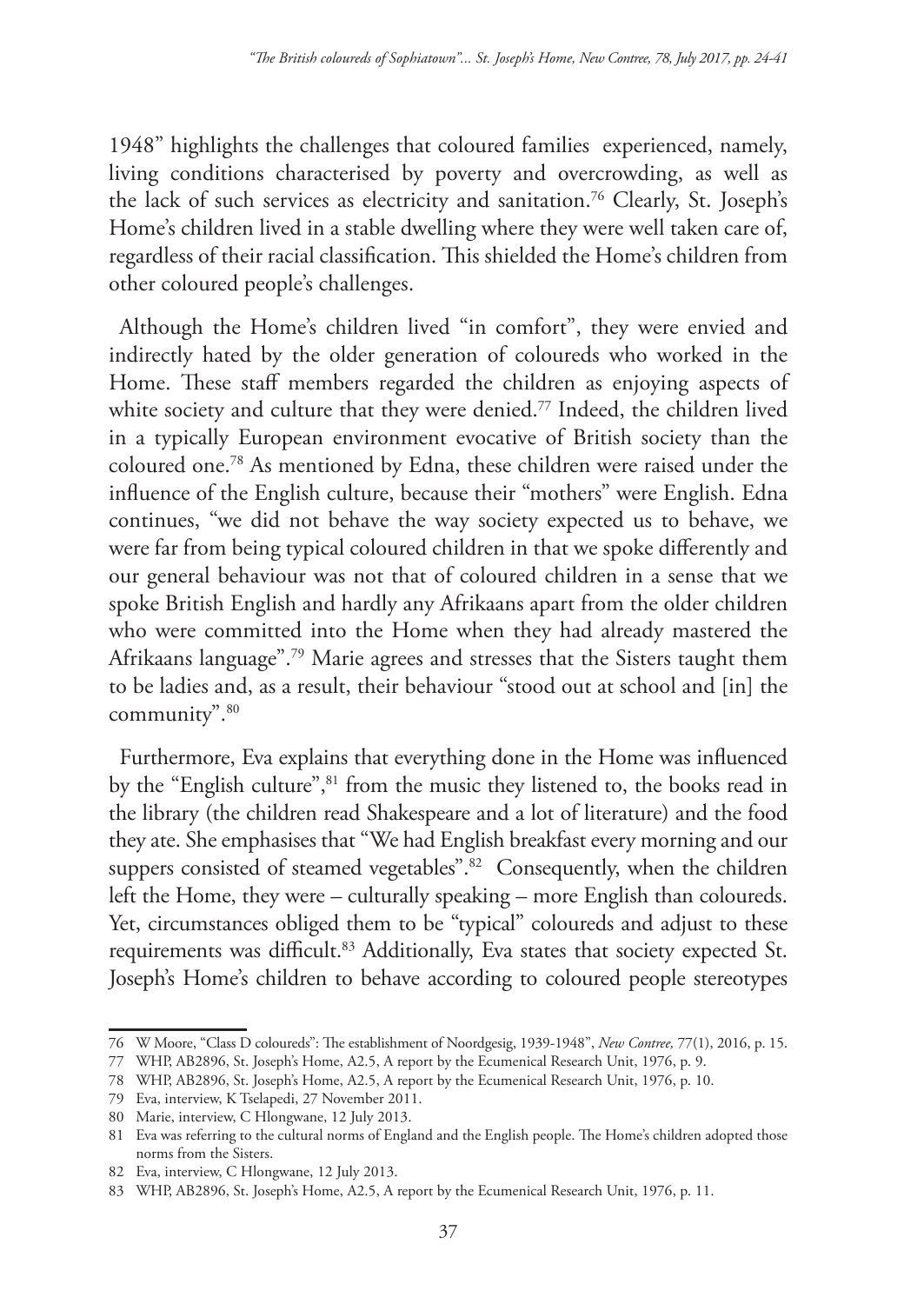of being "heavy alcoholics, smokers and people who swear a lot." However, because they were different, they were despised by other coloureds.<sup>84</sup>

Since St. Joseph's Home's children were heavily influenced by the English culture, most of the girls attended at Bosmont School, an English school located in the western part of Johannesburg had a reputation. They were variously known as "snobs, English ladies, English roses, British coloureds, spoilt orphans, brats, and spoilt hommies." Most of the other learners found it hard to mingle with them, because of cultural differences. According to Marie, "we were called names because we were different from many other children. We spoke proper English and conducted ourselves differently from what the community expected coloureds to behave".<sup>85</sup> The above accounts prove the significant influence the Sisters had on the children's lives and how this enabled them to challenge any categorisation as typical Afrikaans speaking coloureds.

Eva stresses that the Sisters ensured that every girl had confidence and high self-esteem, especially at school, because many people "were jealous of our upbringing".86 Whenever the girls complained that they were being labelled abnormal at school, the Sisters reminded them that they were "unique, beautiful and special in the eyes of God and they should never have an inferior state of mind". In other words, the Sisters taught the children to be strongwilled and clear on what they wanted to achieve in life.

Though the relationship between the Sisters and the children seemed good, the latter had to adhere to a code of conduct that enabled them to administer the Home effectively. It was essential that the Sisters listened and understood the children; and that they ensured that standards were set, and that the children knew what was expected of them. The manner in which the children were addressed also mattered.<sup>87</sup> On the one hand, swearing and shouting at the children was discouraged, because it harmed them. On the other hand, shouting was occasionally accepted  $-$  to get the attention of a difficult child.<sup>88</sup>

Evidently, the Sisters had to deal with various types of children with different personalities. Indeed, these children were from different family backgrounds. Most of them came from unsuitable families; hence, they had to be removed

<sup>84</sup> Eva, interview, C Hlongwane, 12 July 2013.

<sup>85</sup> Marie, interview, C Hlongwane, 12 July 2013.

<sup>86</sup> Eva, interview, C Hlongwane, 12 July 2013.

<sup>87</sup> WHP, AB2896, St. Joseph's Home A10, Matrons' course: The role of the matron, 1970, p. 12

<sup>88</sup> WHP, AB2896, St. Joseph's Home A10…, p. 14.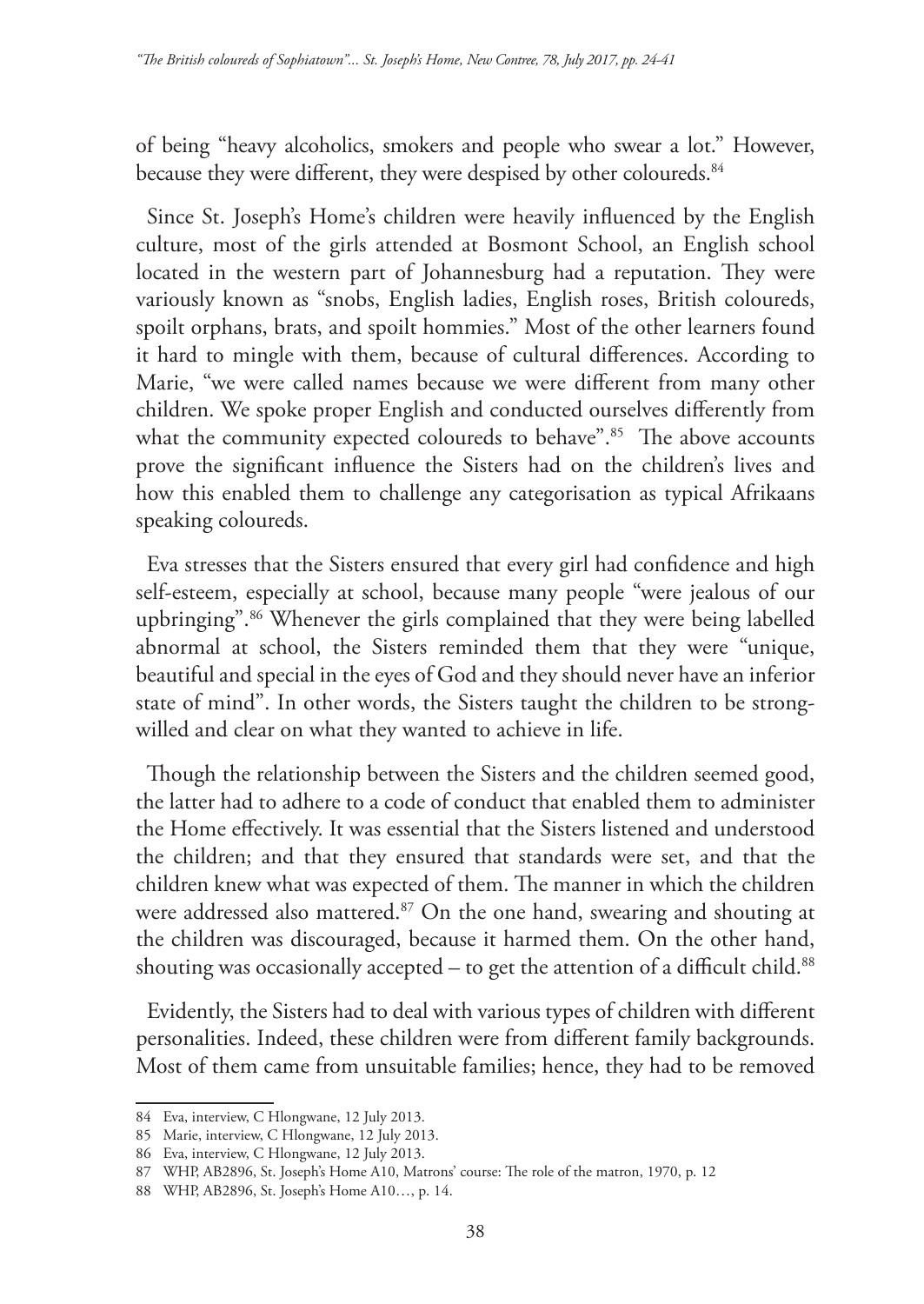and placed into the Home.<sup>89</sup> According to the Sisters' observation, some children were very good and happy while others were troublesome, cheeky and disrespectful to other children and the Home's staff. For example, Jeanette James – an abandoned child – was "very disrespectful and ran away twice".90 Likewise, Maureen Ethel Lyons was a "very rude child and often disrespected the staff and had a negative influence on other children".91 Similarly, Daphne Joseph was "a very difficult child and very rude to the staff and gruesome to other children. Not satisfactory at all".92 All these bad behaviours had been adopted their family homes. Conversely, other children were so well-behaved that the Sisters liked them. For instance, Cyril van Wyk – who arrived at the Home when he was two years old – was "a very shy little boy but very nice and sweet. We are all fond of Cyril. It's a pity he has to be transferred to St. Theresa's Home".93 Similarly, Martha Sternberg was "a popular child in the Home and in the school. She is friendly and loved by everyone".<sup>94</sup>

### **Financial challenges at St. Joseph's Home**

While the Home was definitely a safe haven for the destitute children, it faced major financial constraints from the late 1970s to the early 1990s. Some of these financial problems were short-term and could be solved easily, others depended entirely on the financial standing of the benefactors. Accordingly, the more money and resources the Home received, the fewer financial difficulties were encountered.<sup>95</sup> The Sisters who administered the Home regarded their duties as their service to the Lord and assistance to humanity. Consequently, they did not receive any remuneration, compared to hired staff like cooks, drivers, and janitors whose payment came from the Home's funds secured through donors and collections.<sup>96</sup>

The Home released Annual reports and Statement of Accounts almost from 1939 to 1998. In all reports, the Home pleaded with donors to continue giving and, if possible, to increase their donations annually, considering the increasing costs of living and inflation rates. For instance, Rev. Leslie E. Stradling who – was on the Home's Committee – wrote to donors on 21 May

<sup>89</sup> WHP, AB2896, St. Joseph's Home A10…, p. 15.

<sup>90</sup> WHP, AB2896, St. Joseph's Home A3.1, Admissions Book 1923-1968, p. 261.

<sup>91</sup> WHP, AB2896, St. Joseph's Home A3.1, Admissions Book 1923-1968, p. 232.

<sup>92</sup> WHP, AB2896, St. Joseph's Home A3.1…, p. 202.

<sup>93</sup> WHP, AB2896, St. Joseph's Home A3.1…, p. 213.

<sup>94</sup> WHP, AB2896, St. Joseph's Home ,A3.1…, p. 198.

<sup>95</sup> WHP, AB2896, St. Joseph's Home, A1.5, Annual report, December 1979, p. 2.

<sup>96</sup> WHP, AB2896, St. Joseph's Home, A1.5…, p. 4.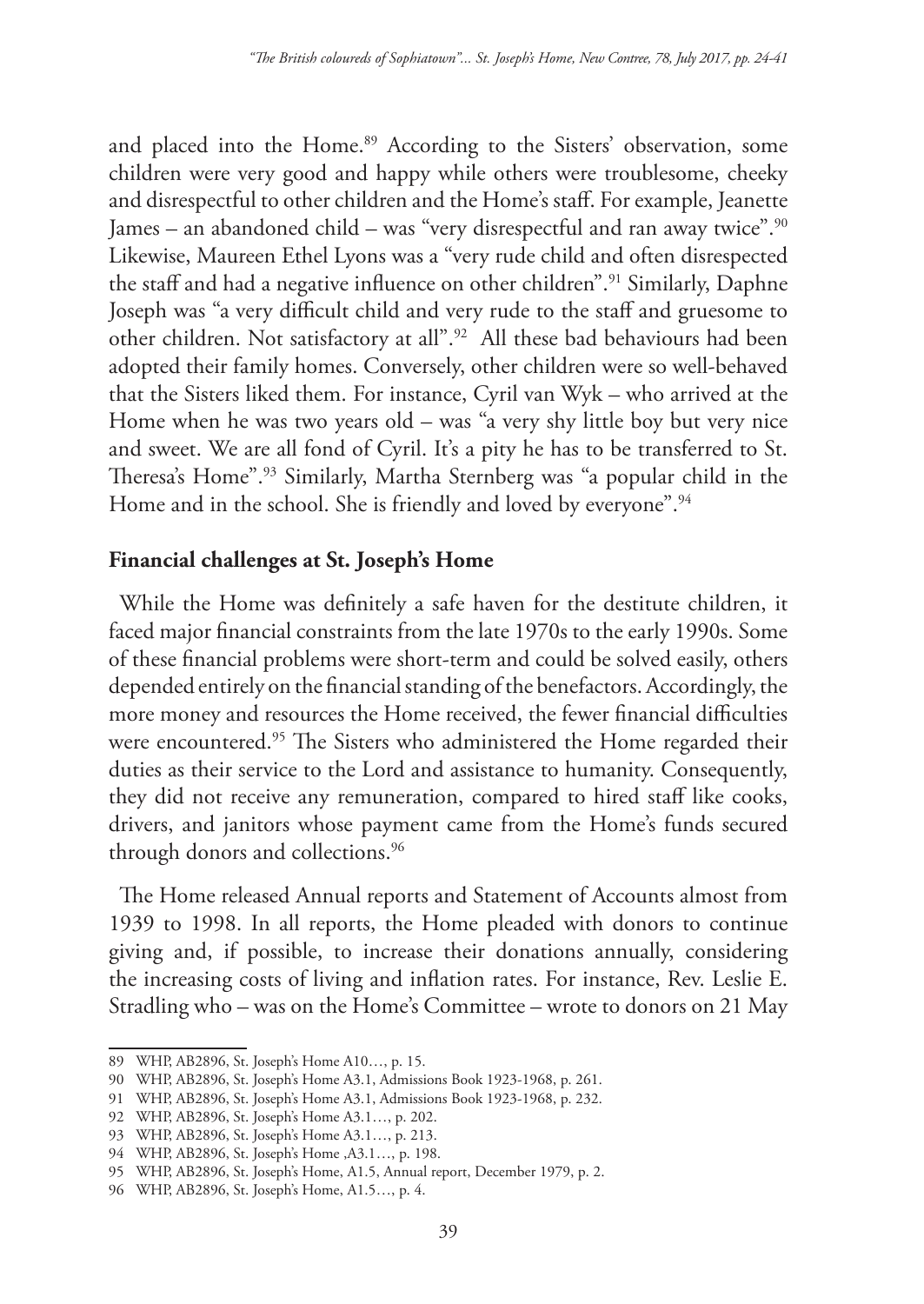1973, informing them about the financial difficulties faced and asking for more support. He observed that some well-wishers had been donating the same amount for thirty years.<sup>97</sup> According to St. Joseph's Home's Constitution, the funds could only be sourced nationally, although the Essex-based St. Margaret's Order to which the Sisters belonged occasionally provided funds for their upkeep.<sup>98</sup>

In the early 1980s, when the Sisters had already left for England, the Home continued to experience financial constraints. However, some individuals and companies continued to donate food parcels, the children's clothes, toys and books. Other people donated their time and assistance in the Home. For example, some students from the University of the Witwatersrand spent some afternoons teaching the children how to play musical instruments and helping them with their homework.<sup>99</sup> By 1984, the Home was in serious financial difficulties. Hence, the children wrote letters to people, begging for financial assistance. One letter reads:

Dear Friends, I need your help please give me some money we are very poor, we need some money to buy food for us we have some clothes but it wearing out. Any amount would do. I am very hungry. I'd appreciate your kindness. Thank you, Nancy.

Another reads:

Dear People, we have not enough money but some people give us clothes and shoes but we have not any money of our own. We are just asking for only some money we are not asking for all your money but only a one sent [cent] or a two sent [cents]. But help us please friends we asking you. Thank you, yours sincerely Kathleen.

#### Yet another reads:<sup>100</sup>

Dear Friends, the reason why I am writing this letter is to inform you that St. Joseph's Home has a big problem would you please help us to collect some money? I am 15 years of age and am in the Home from 1969. We appreciate what you will do for us. We have everything here but at this time we are very poor. Thank you, Beatrice.

The children wrote these letters to various people to help relieve the financial burden which was hindering the Home. It is unclear whether the children

<sup>97</sup> WHP, AB2896, St. Joseph's Home, A1.5, Annual report, June 1973.

<sup>98</sup> WHP, AB2896, St. Joseph's Home, A1.5, Annual report, December 1974, p. 7.

<sup>99</sup> WHP, AB2896, St. Joseph's Home, A1.5, Annual report, December 1981, p. 4.

<sup>100</sup> WHP, AB2896, St. Joseph's Home, A9.2, Correspondence: Children, p. 9.